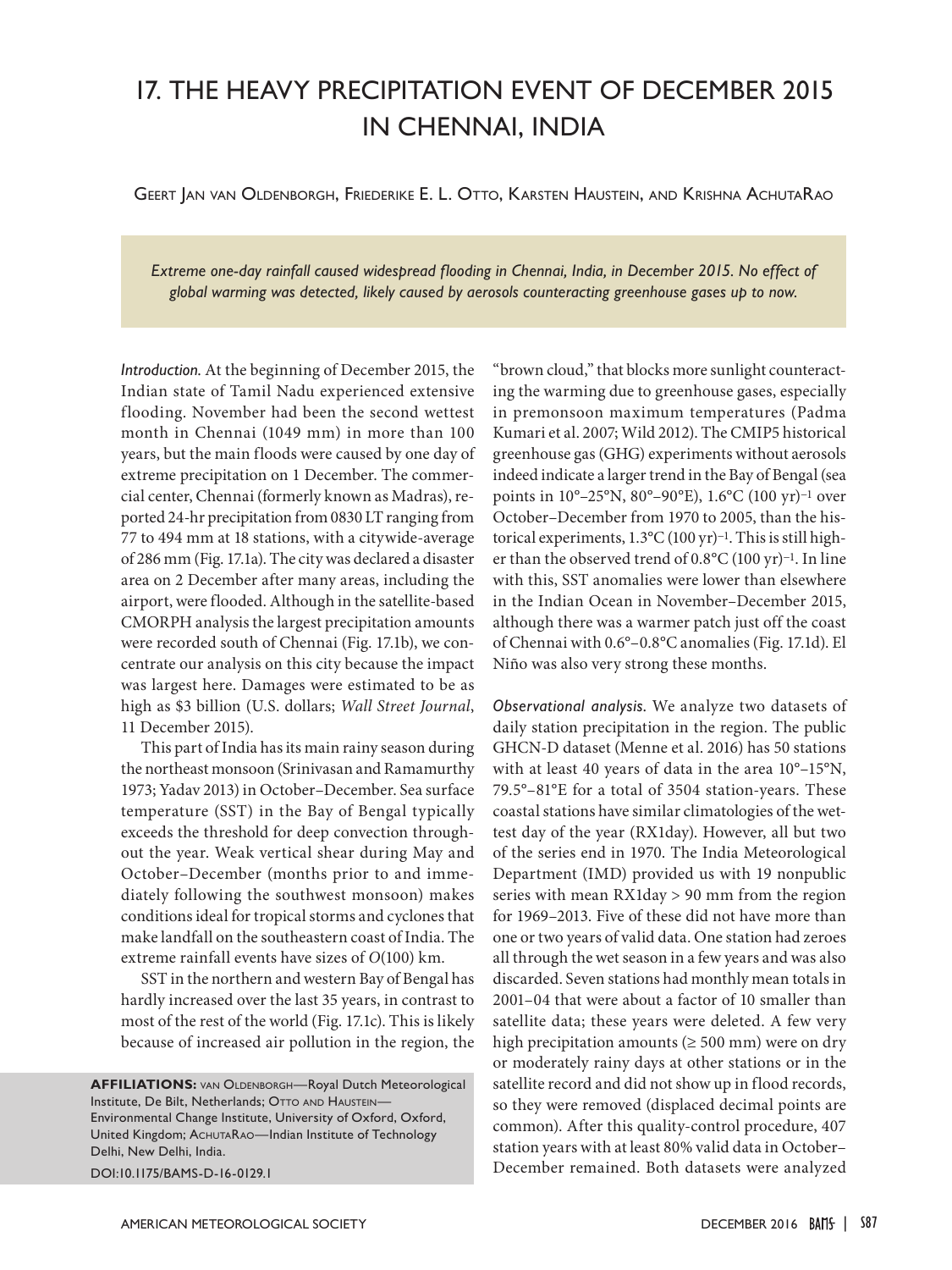

**Fig. 17.1. (a) Rain gauge observations from 0830 LT of 1 Dec 2015 to 0830 LT of 2 Dec 2015 (mm day−1). The city of Chennai is visible in gray around the stations Nungambakkan and DGP Office in the city center. (b) Analyzed precipitation on 0000–2400 UTC 1 Dec 2015 (mm day−1; CMORPH, Joyce et al. 2004), the box indicates the region of panel (a). (c) Observed SST trend (°C yr−1) over the Bay of Bengal 1981–2015 (SST OI v2, Smith et al***.* **2008). The box indicates the region of panel (b). (d) Observed anomalies (°C) in Nov–Dec 2015. The blue box denotes the region investigated, the land area in 10°–15ºN, 79.5°–81ºE.**

separately with a fit to a generalized extreme value (GEV) distribution that scales with time (cf. Vautard et al. 2015), or the (ERSSTv4) Niño-3.4 index, assuming all stations have identical rainfall distributions. The uncertainties were estimated using a nonparametric bootstrap that takes spatial correlations into account with a 2D moving-block procedure analogous to the 1D one for temporal autocorrelations.

Both datasets show that the 494 mm observed in the Tambaram suburb is a rare event, with return

times of 600–2500 years (95% confidence interval; GHCN-D, assuming a stationary climate) and 300–4000 years (IMD; current climate, red lines in Fig. 17.2a) respectively. This means that the odds of receiving such extreme precipitation at a givenstation are less than 0.2% each year. The chance of such an amount occurring at any station in the region is higher. The rainfall in this area has around 5 degrees of freedom, so the return time for such a high amount in any rain gauge is five times lower. In fact, there is one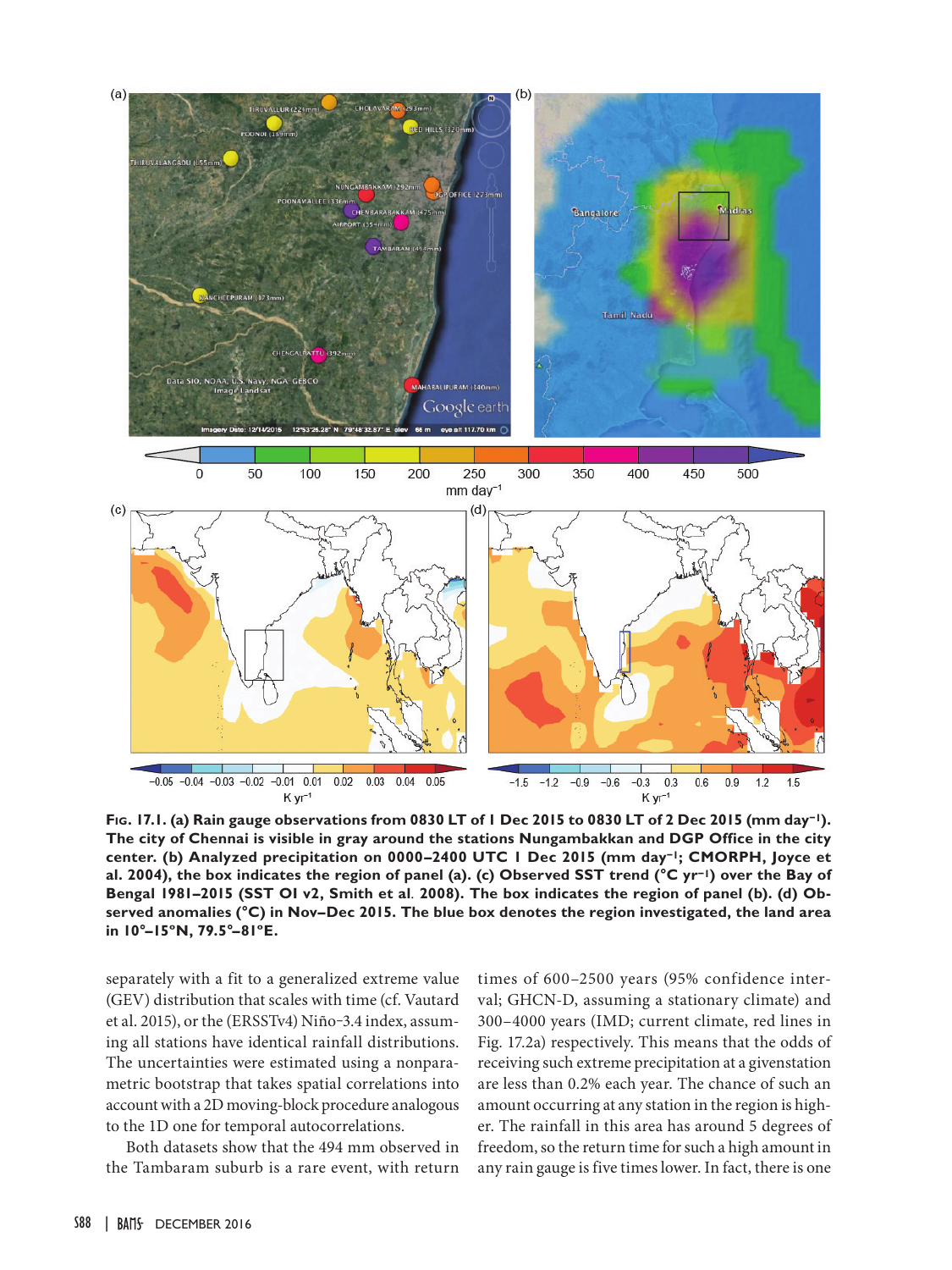

**Fig. 17.2. (a) Maximum precipitation in Oct–Dec at 19 stations from 1969 to 2014 with a GEV fit in which the position parameter (thick red line) and scale parameter (difference between red lines) depend exponentially on time with their ratio constant. (b) Return time plot of these data with the GEV fit for 1970 (blue) and for 2015 (red) and 95% uncertainties, the observations are also shown twice, shifted up (blue) and down (red) with the fitted trend. (c) Return times of maximum land grid box precipitation in the region 10°–15ºN, 77°–82ºE in the SST-forced regional model in the 2015 SST forced ensemble (red), the 2015 counterfactual world without anthropogenic emissions (blue) and the 1985–2014 climatology (green).** 

event in the GHCN-D dataset with higher precipitation: 500 mm at Vedaranayam on 18 November 1918.

The GHCN-D dataset (mainly up to 1970) shows no trend, whereas the IMD dataset shows a nonsignificant negative trend starting in 1969, see Figs. 17.2a,b. We conclude that there is no observational evidence for a positive trend. The 95% range is a factor 0.14–2.2 increase in probability since 1970. A similar analysis using the Niño-3.4 index as covariate rather than time shows that there is a slight increase during El Niño, which is not significant at *p* < 0.1 (one-sided). Total November–December precipitation is very weakly correlated with the Niño-3.4 index ( $r$ = 0.18, correlations reach *r* > 0.4 further south along the coast). There is a stronger connection between mean precipitation and SST in the Bay of Bengal (10°–25°N, 80°–95°E, *r* = 0.30), which supports our hypothesis that the lack of trend in this area over the last 40 years is responsible for the lack of trend in extreme precipitation.

*Global coupled climate models.*We analyzed the rainfall extremes in a relatively high-resolution ensemble of model runs, 16 historical/RCP 8.5 experiments using the EC-Earth 2.3 model (Hazeleger et al. 2010) at T159, about 150-km resolution. This model shows a strong positive trend in SST over the Bay of Bengal of about 0.2°C (10 yr−1) over 1975–2015, which contradicts the observed trend. We therefore do not consider its modeled increase in the probability of high RX1day by a factor 1.6–6 (95% CI).

The CMIP5 ensemble contains many models with a hard upper boundary of rainfall in the grid box corresponding to Chennai, in contrast to the observed probability distribution function (PDF; Fig. 17.2b), hence we could not use it either.

*Regional climate model.* We furthermore analyze the rainfall extremes in the regional atmosphere-only general circulation model HadRM3P, used in the weather@home distributed computing framework (Massey et al. 2015). The regional model over the CORDEX South Asian region (Giorgi et al. 2009) was employed at a  $0.44^{\circ} \times 0.44^{\circ}$  resolution with a 5-min time step is driven by the Hadley Centre model HadAM3P at 1.875° × 1.25° × 15-min resolution. The initial conditions of the global model are perturbed at the first of December 2014 of every 13-month simulation to derive a set of very large ensembles of possible weather in the region of interest. Three different ensembles are simulated:

1) Simulations of the 13 months from December 2014 to December 2015 driven by observed (2015)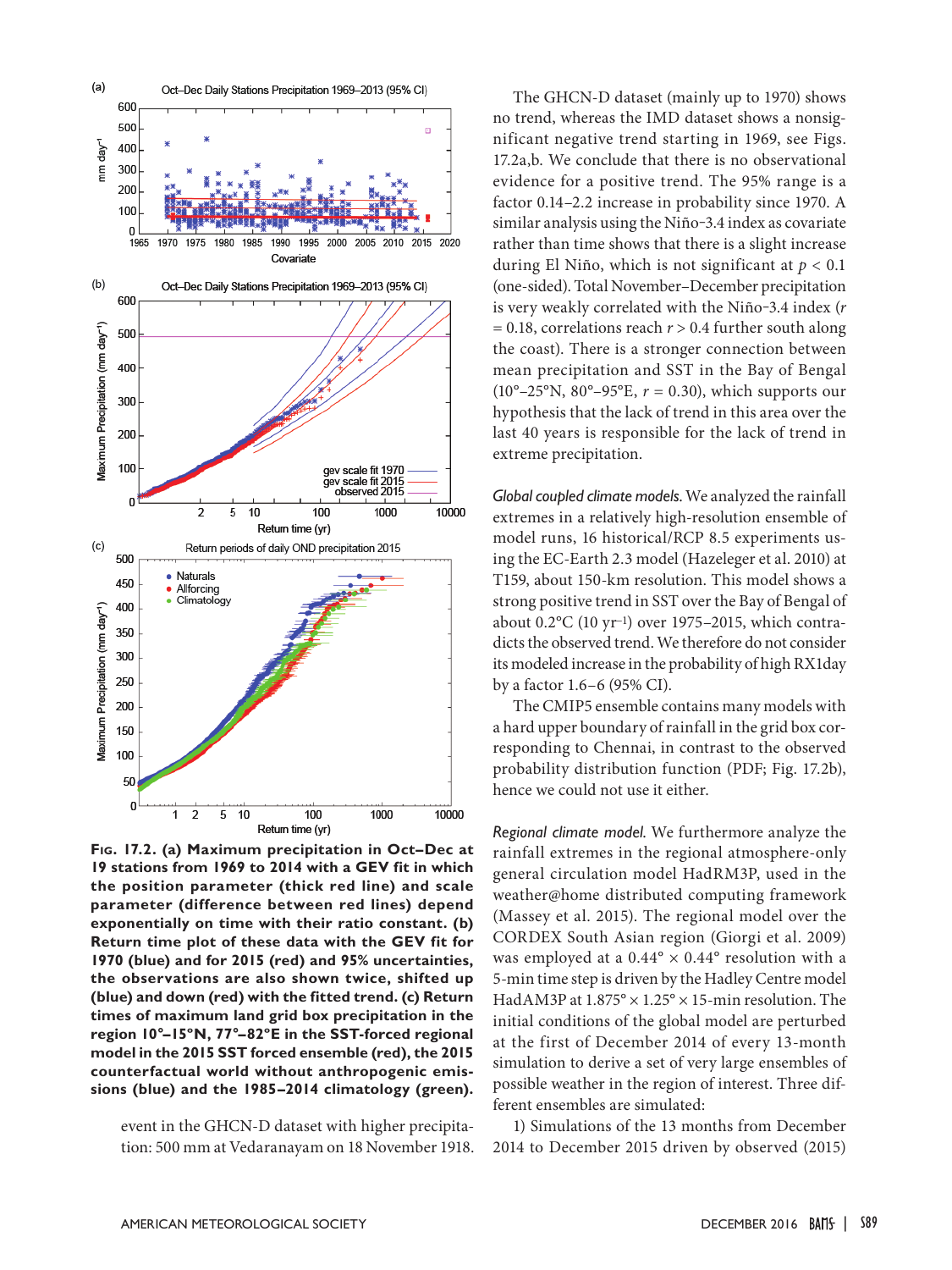SSTs and greenhouse gas concentrations (*n* = 2900),

2) Simulations of the same time frame in a counterfactual simulation ( $n = 6960$ ) under preindustrial greenhouse gas and aerosol forcing and natural SSTs constructed by subtracting 11 different estimates of the human-induced warming pattern from the 2015 observed SSTs (Schaller et al. 2016), and

3) Climatological simulations of the years 1985– 2014 with observed forcings to evaluate the reliability of the model as well as estimating the influence of the 2015 SSTs on the likelihood of the rainfall extremes.

Quantile-quantile assessments of the modeled precipitation reveal a small overestimation of the absolute values of precipitation but good representation of the overall distribution. Pressure over the region of interest is consistently underestimated. Because the biases in the model seem to be mainly an offset and we are comparing the model with itself in terms of magnitudes, we refrain from applying a bias correction. The SST difference between actual and preindustrial situations in the Bay of Bengal is about 0.5°C (Schaller et al. 2016, their Supplemental Fig. S17.3), in line with the observed trend.

To derive results comparable to the statistical analysis of the 19 stations described previously, we analyze daily maximum grid box precipitation in the October to November period over the region 10°–15°N, 77°–82°E.

Comparing the two ensemble simulations for 2015 (Fig. 17.2c), we find again a nonsignificant negative change in the likelihood of extreme precipitation events with a return time above 100 years due to anthropogenic emissions. Comparing the simulations of 2015 with an ensemble of simulations of daily extreme rainfall from 1985 to 2014 reveals a small positive influence of the observed SST patterns on the likelihood of extreme rainfall. The analysis does not allow us to estimate the influence of the observed El Niño, only the global SST patterns. Qualitatively, the results are robust under different possible ways of characterizing the event spatially and temporally, by excluding the westernmost parts of the region or analyzing monthly data.

*Discussion and conclusions.* The observational analysis found no signal for a positive trend in extreme oneday precipitation at the southeastern coast of India over 1900–70, nor over 1970–2014. Coupled models show more extreme one-day precipitation events from 1970–2015, but a large ensemble of SST-forced models again shows no increase in the probability of extreme one-day precipitation due to anthropogenic

emissions. A plausible factor is the lack of increase in SST in the western Bay of Bengal over the last 40 years, which is not reproduced correctly by the coupled models but is more realistic in the SST-forced model. This precludes an attribution of the floods to anthropogenic factors, probably to a large extent due to the two main pollutants, greenhouse gases and aerosols, having opposing effects. Over land this opposition is discussed by Padma Kumari et al. (2007) and Wild (2012).

There is a small but clear increase in probability of extremes in the SST-forced regional model, associated with El Niño and other SST anomalies. In the observations, the ENSO signal is also present but not statistically significant.

**ACKNOWLEDGEMENTS.** The station rainfall data (since 1969) provided by IMD is acknowledged. We would like to thank all of the volunteers who have donated their computing time to weather@home, and our colleagues at the Oxford eResearch Centre and the Met Office Hadley Centre PRECIS team for their technical expertise and scientific support. GJvO was supported by the FP7 EUCLEIA project under Grant #607085.

## **REFERENCES**

- Giorgi, F., C. Jones, and G. R. Asgar, 2009: Addressing climate information needs at the regional level: The CORDEX framework. *WMO Bulletin,* **58**, 175– 183. [Available online at http://public.wmo.int/en /bulletin/addressing-climate-information-needs -regional-level-cordex-framework.]
- Hazeleger, W., and Coauthors, 2010: EC-Earth: A seamless Earth-system prediction approach in action *Bull. Amer. Meteor. Soc*., **91**, 1357–1363, doi:10.1175/2010BAMS2877.1.
- Joyce, R. E., J. E. Janowiak, P. E. Arkin, and P. Xie, 2004: CMORPH: A method that produces global precipitation estimates from passive microwave and infrared data at high spatial and temporal resolution. *J. Hydrometeorol.*, **5**, 487–503, doi:10.1175/1525 -7541(2004)005<0487:CAMTPG>2.0.CO;2.
- Massey, N., and Coauthors, 2015: weather@home development and validation of a very large ensemble modelling system for probabilistic event attribution. *Quart. J. Roy. Meteor. Soc.*, **141**, 1528–1545, doi:10.1002/qj.2455.